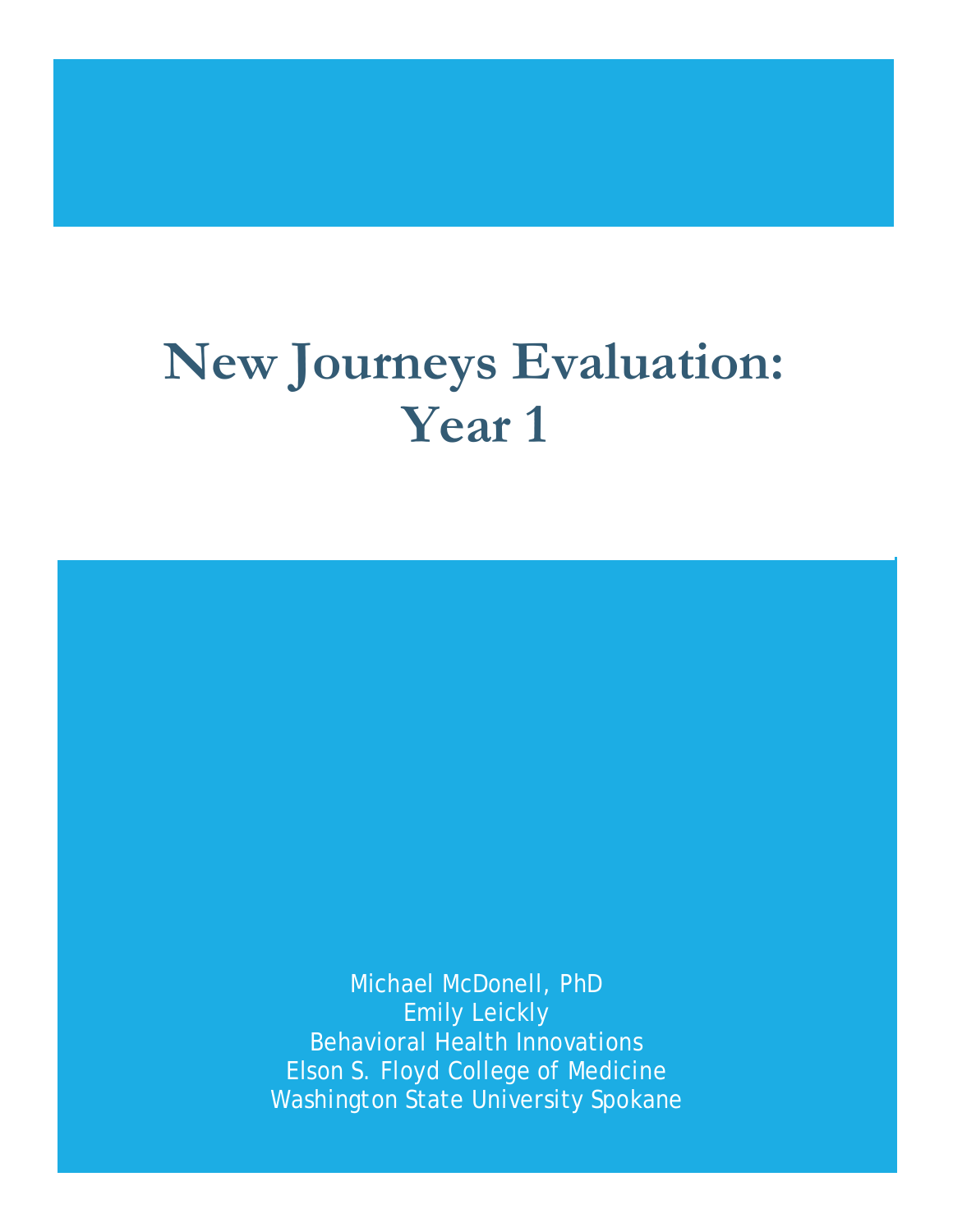## EXECUTIVE SUMMARY

*New Journeys is an early intervention program for youth and young adults experiencing their first episode of psychosis. Central Washington Comprehensive Health in Yakima, Washington has been implementing the program for about one year. New Journeys staff conducted an average of three hours per month of community outreach activities across the last year. Twenty-five participants were enrolled in New Journeys. Fifty-two percent of participants are still in the program, 36% have discontinued participation, and 12% have been referred to other treatments. Seventy four percent of New Journeys referrals came from mental health providers and 24 of the 25 participants were enrolled in Medicaid.* 

*Participants in the program were mostly male (84%), Hispanic or Latino (64%), and there average age was 19 years old. Participants had a mean duration of untreated psychosis of about one year, which is lower than that of other programs nationally. At the start of the program 52% of participants were enrolled in school at the start of the program, and 16% were working. Twenty percent reported being in a temporary, unstable housing situation.* 

*At the time of intake, 29% of participants reported using alcohol, 24% reported using marijuana, and 48% reported smoking cigarettes in last 30 days. Thirty-nine percent of participants scored at least moderate levels of depression, and 81% of participants reported at least moderate*

*levels of anxiety. At intake, 33% of participants endorsed suicidal ideation or self-harm in the last two weeks.*

*After five months in the New Journeys program, reductions in anxiety and depression symptoms were observed. Psychotic symptoms varied throughout the first five months, with no overall reduction. As participants are intended to be in the program for two years and eventually complete, we will continue to evaluate clinical outcomes over time.* 

*Identified strengths of the program include small caseloads for clinicians, educational aspect of the program, the focus on school enrollment and, if appropriate, employment.* 

*There are several areas that can be improved. Participants were predominately male. Because females are more likely to experience their first psychotic symptoms after around the age of thirty, New Journeys might consider allowing those who are younger than 35 to enroll in the program. Maintaining attendance and retention after entry into the program is challenging. We found a particular drop in attendance after participants' first five months in the program. Strategies should be identified and resources allocated to ensure participants remain in the program for the full two years, if appropriate. This attrition may impact our ability to measure improvement in psychiatric symptoms over time.*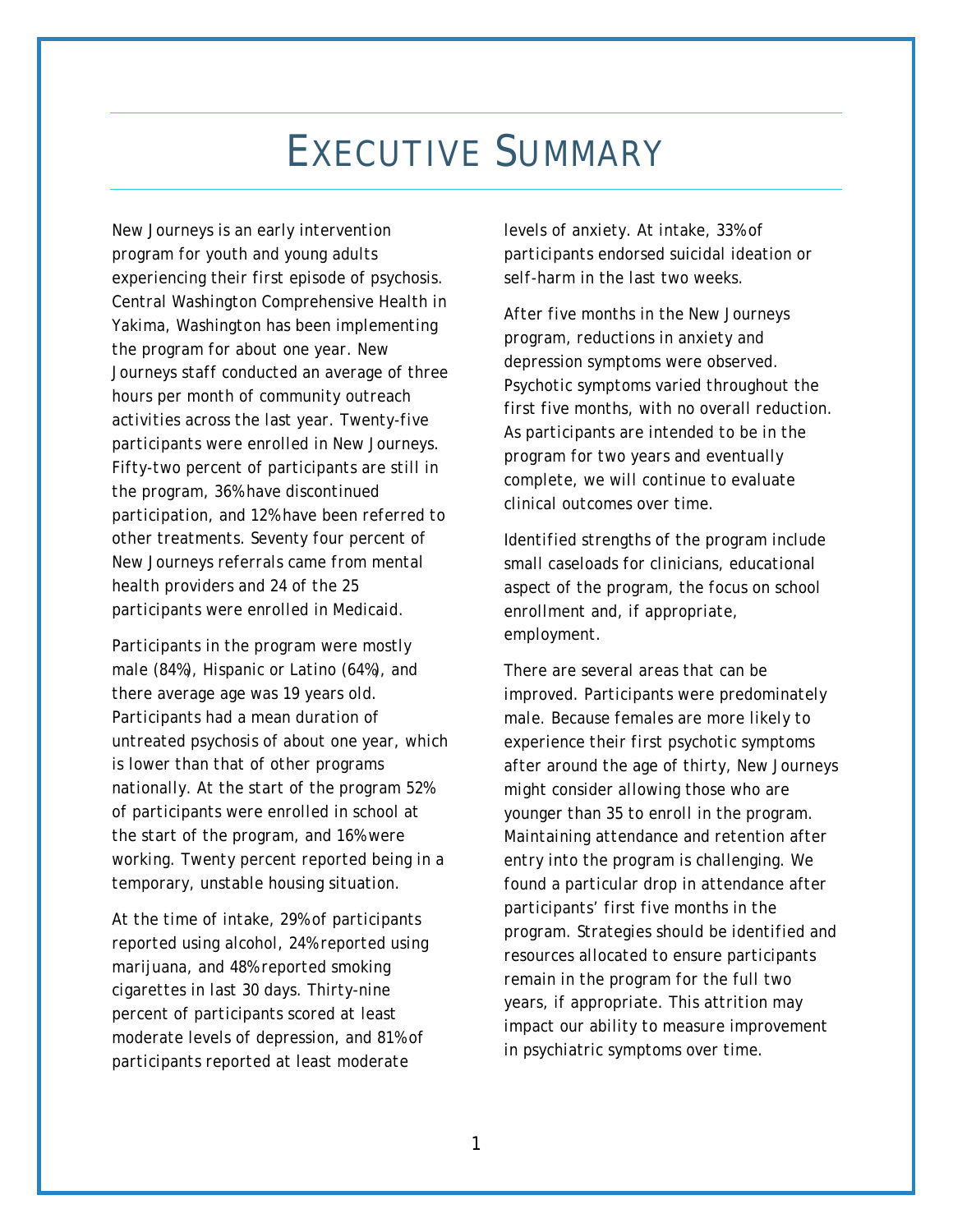## SUMMARY OF EVALUATION ACTIVITIES

- 1. The evaluation was approved by the DSHS Washington State IRB.
- 2. New Journeys provided services to 25 youth at Comprehensive Healthcare in Yakima.
- 3. The Toolkit was created by the evaluation team and EBP Technologies. The Toolkit includes demographic and clinical measures as well as outreach, engagement, and retention variables based on forms already in use at Comprehensive.
- 4. The Toolkit was implemented at Comprehensive and refined based on input from clinicians and stakeholders.
- 5. The evaluation team provided ongoing oversight and support for the Toolkit, and technical support for the Toolkit, to ensure that data were entered accurately and in a timely manner.
- 6. The implementation team gathered qualitative data via interviews with participants, family members, referring providers, New Journeys providers, and administrators.
- 7. Initial analyses of qualitative and quantitative data were conducted and are summarized in this report.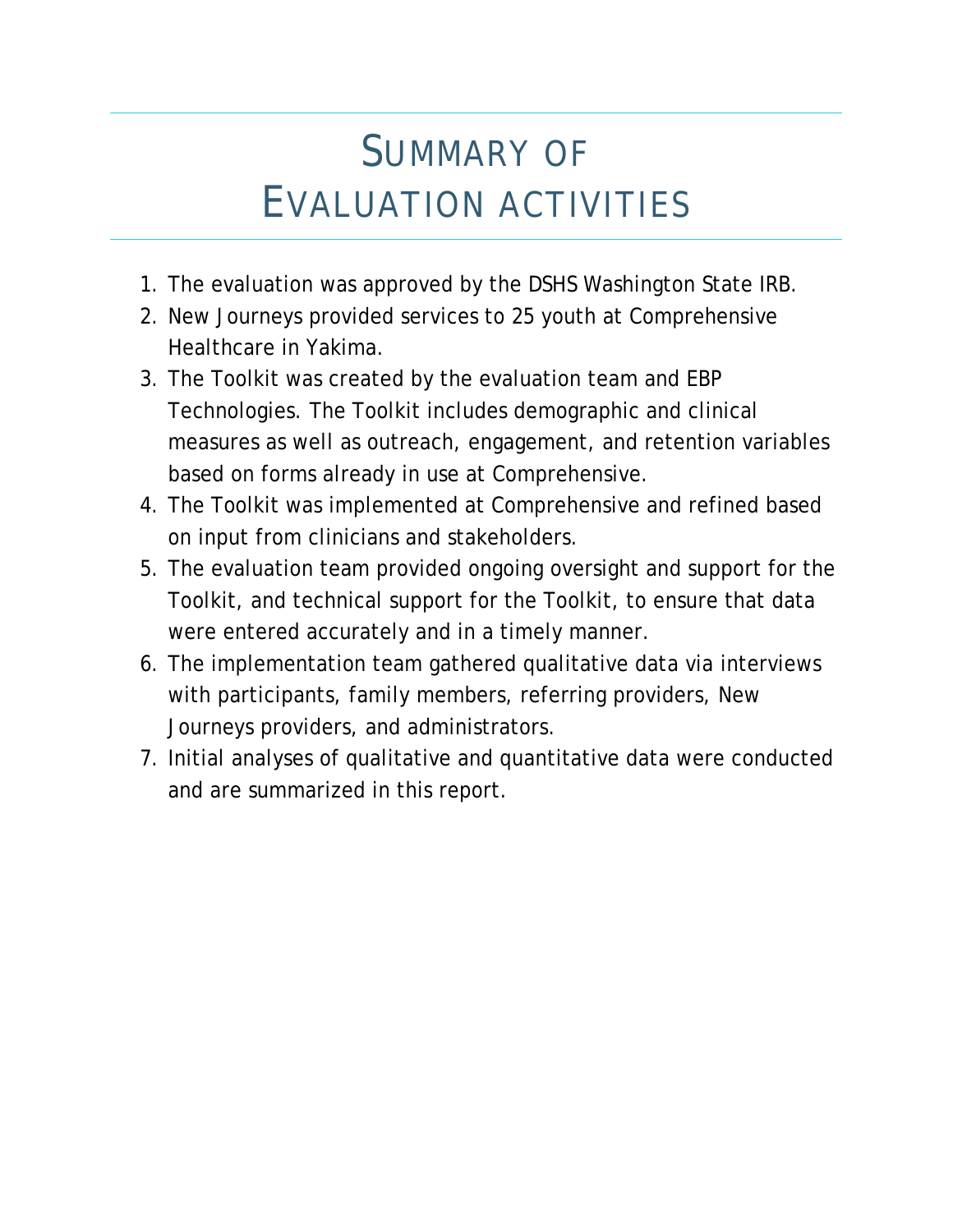## Outreach and EBP Toolkit Data

We conducted initial quantitative data analyses describing the New Journeys outreach activities, participant demographics, engagement and retention in New Journeys, outreach activities conducted, and clinical measures at the time of program intake. The majority of this information was gathered from the EBP Toolkit. Clinicians entered data into the EBP Toolkit at intake and then completed brief measures assessing symptoms and service utilization weekly, as well as more comprehensive surveys monthly.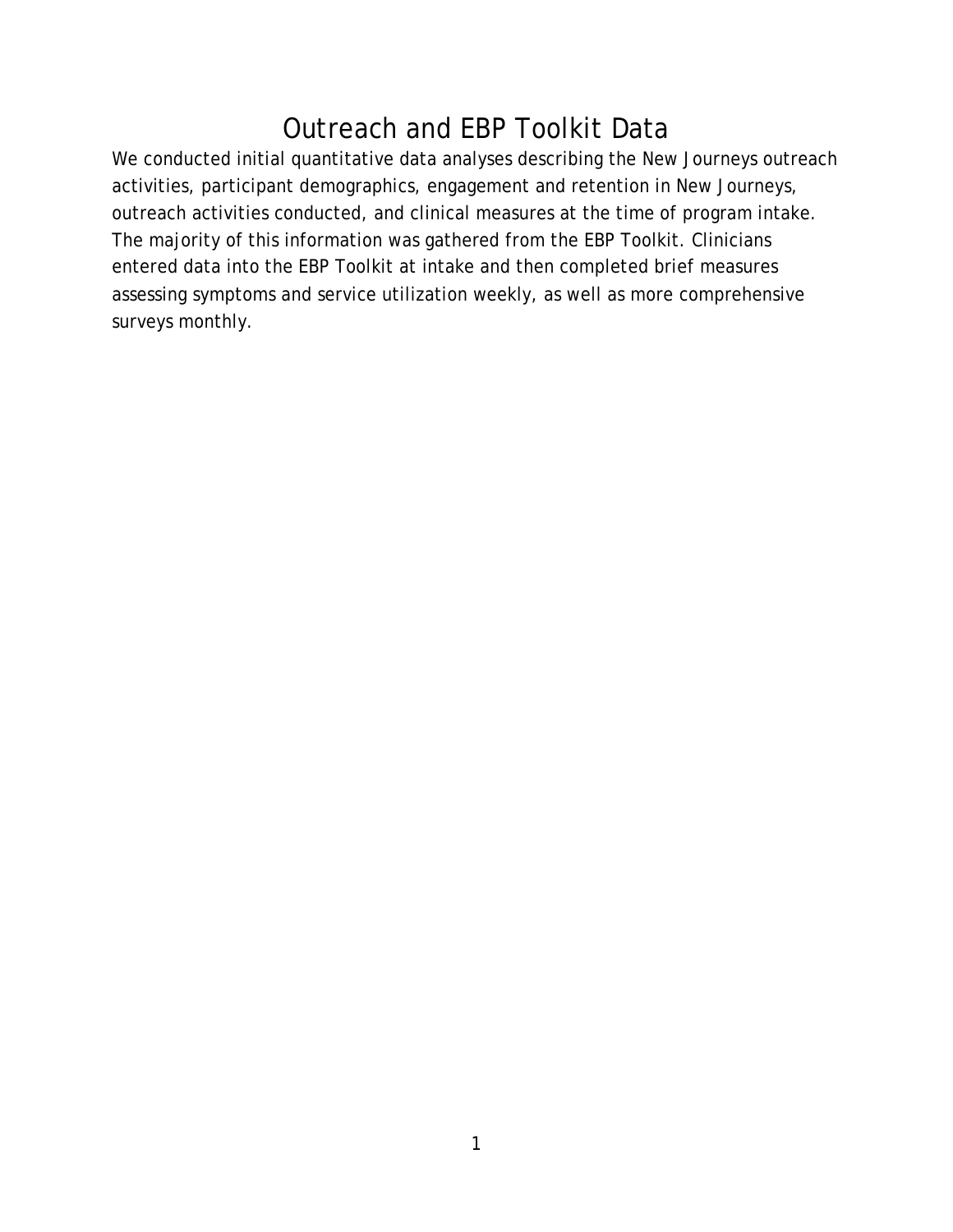#### *1. Outreach activities.*

**New Journeys clinicians conducted an average of 3 hours per month of community outreach activities related to the New Journeys program. Types of outreach activities included face-to-face meetings, presentations to groups, and phone calls. Clinicians visited a variety of locations in the community, including:** 

- Universities
- Technical schools
- Community colleges
- High schools
- Juvenile courts
- Mental health centers
- Social services offices
- Retail stores (pet store, hardware store, craft store)
- Chamber of commerce
- Hospital psychiatric units
- Restaurant/food service establishments
- Employment recruiters
- Fruit warehouses
- Hotels
- Grocery stores

**Despite these extensive outreach activities in various community settings, 72% of participants were referred from a mental health provider.**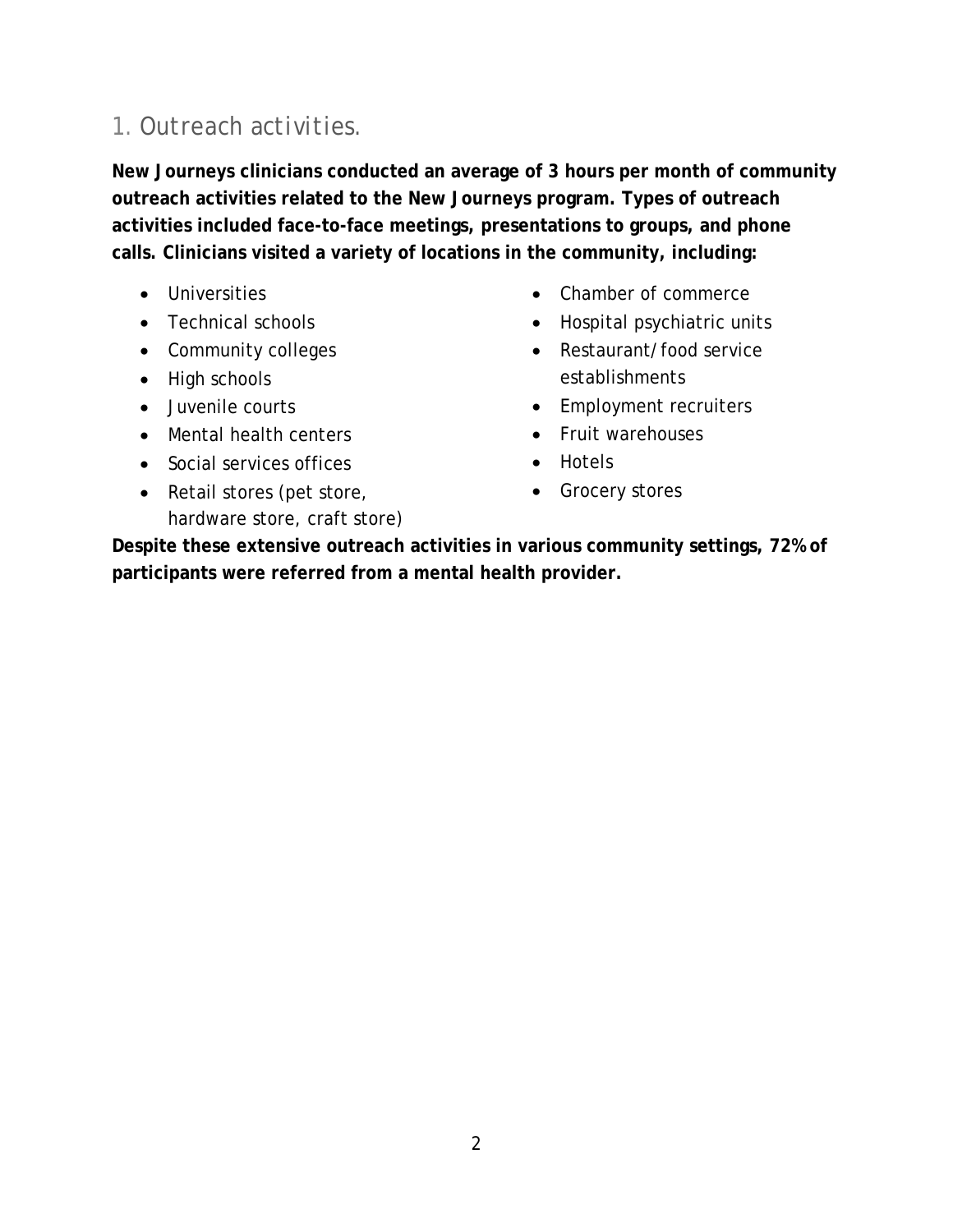#### *2. Engagement and Retention in New Journeys.*

**About 50% of youth who started New Journeys are still enrolled in the program. Around one third of participants stopped participating in New Journeys during the evaluation period. Due to the small number of youth in the program thus far, we were not able to identify predictors of drop out from the program. However, 44% of Hispanic participants dropped out of the program compared to 22% of non-Hispanic participants.**

|                             |    | Non-Hispanic | <b>Hispanic</b> |               | <b>Total</b> |     |
|-----------------------------|----|--------------|-----------------|---------------|--------------|-----|
|                             | n  | $\%$         | n               | $\frac{9}{6}$ | m            | %   |
| Still in New Journeys       | -5 | 56%          |                 | 50%           | 13           | 52% |
| <b>Discontinued</b>         |    | 22%          |                 | 44%           | 9            | 36% |
| Referred to another program |    | 22%          |                 | 6%            |              | 12% |
| <b>Total</b>                |    |              | 16              |               | 25           |     |

**For participants who discontinued New Journeys, the average duration of participation in the program was 3.33 months (SD=1.94).**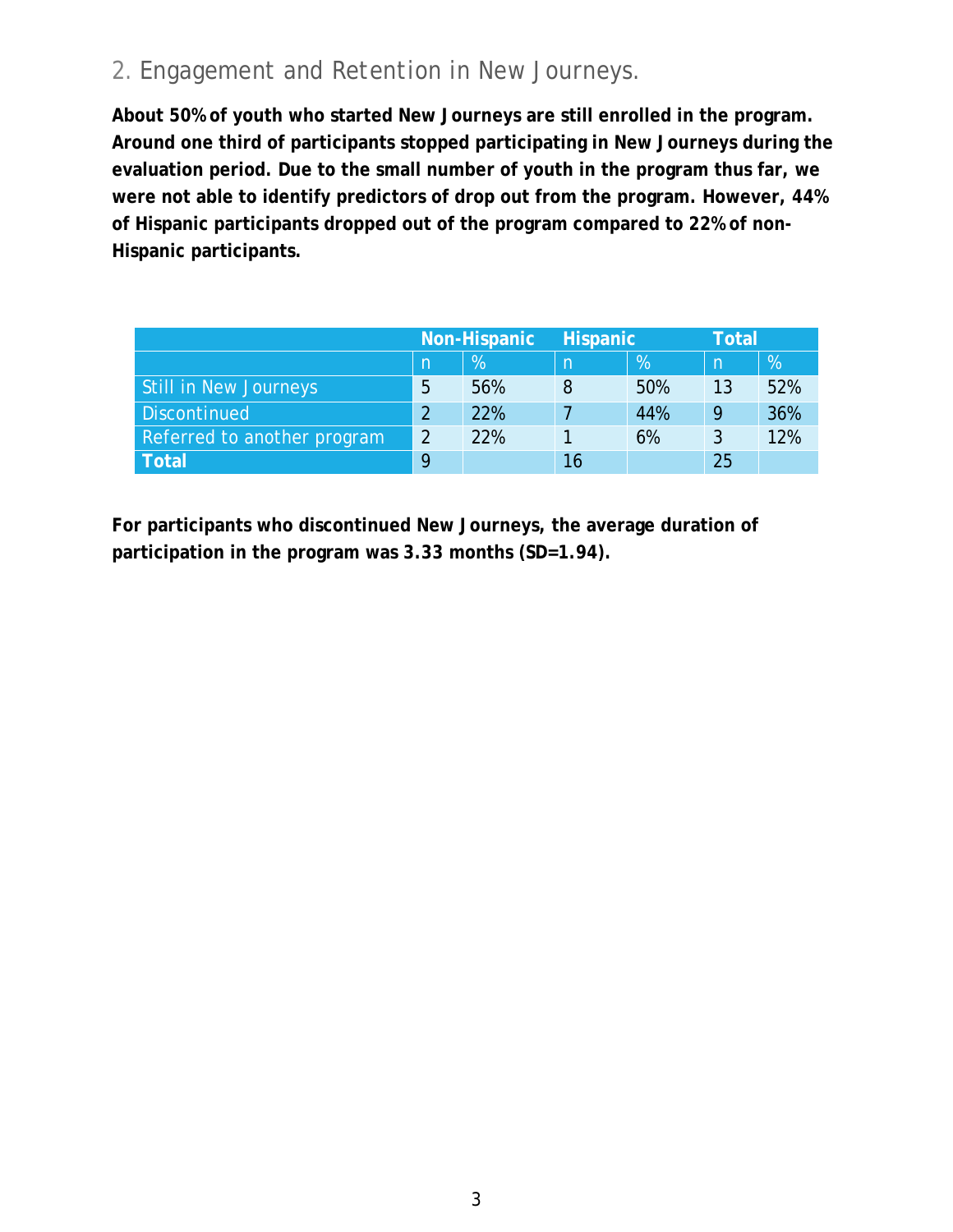#### *3. Participant demographics*

**Twenty-five participants were enrolled in New Journeys. They were mostly Males and identified as Hispanic. Nine were younger than 18 years old at intake, 28% reported speaking Spanish at home, 16% percent were sexual minorities, 20% were in unstable housing, 52% were enrolled in school and 16% were working.** 

|                           | $n=25$         | %   | <b>Mean</b> | <b>SD</b> |
|---------------------------|----------------|-----|-------------|-----------|
| Age                       |                |     | 18.88       | 2.74      |
| Gender                    |                |     |             |           |
| Male                      | 21             | 84% |             |           |
| Female                    | 3              | 12% |             |           |
| Genderqueer               | 1              | 4%  |             |           |
| <b>Hispanic Ethnicity</b> | 16             | 64% |             |           |
| Race                      |                |     |             |           |
| White                     | 23             | 92% |             |           |
| <b>Alaska Native</b>      | $\overline{2}$ | 8%  |             |           |
| <b>Preferred language</b> |                |     |             |           |
| <b>English</b>            | 23             | 92% |             |           |
| Spanish                   | $\overline{2}$ | 8%  |             |           |
| Language spoken at home   |                |     |             |           |
| English                   | 17             | 68% |             |           |
| Spanish                   | $\overline{7}$ | 28% |             |           |
| Not completed             | $\mathbf{1}$   | 4%  |             |           |
| <b>Sexual orientation</b> |                |     |             |           |
| Straight                  | 16             | 64% |             |           |
| <b>Bisexual</b>           | 3              | 12% |             |           |
| Gay or lesbian            | 1              | 4%  |             |           |
| Not completed             | 5              | 20% |             |           |
| Who do you live with?     |                |     |             |           |
| With family               | 23             | 92% |             |           |
| Alone                     | 1              | 4%  |             |           |
| Not completed             | $\overline{1}$ | 4%  |             |           |
| <b>Housing situation</b>  |                |     |             |           |
| <b>Stable</b>             | 19             | 76% |             |           |
| <b>Temporary</b>          | 5              | 20% |             |           |
| Not completed             | 7              | 4%  |             |           |
| In school                 |                |     |             |           |
| Yes                       | 13             | 52% |             |           |
| <b>No</b>                 | 10             | 40% |             |           |
| Not completed             | $\overline{2}$ | 8%  |             |           |
| <b>Working</b>            |                |     |             |           |
| Yes                       | $\overline{4}$ | 16% |             |           |
| <b>No</b>                 | 19             | 76% |             |           |
| Not completed             | $\overline{a}$ | 8%  |             |           |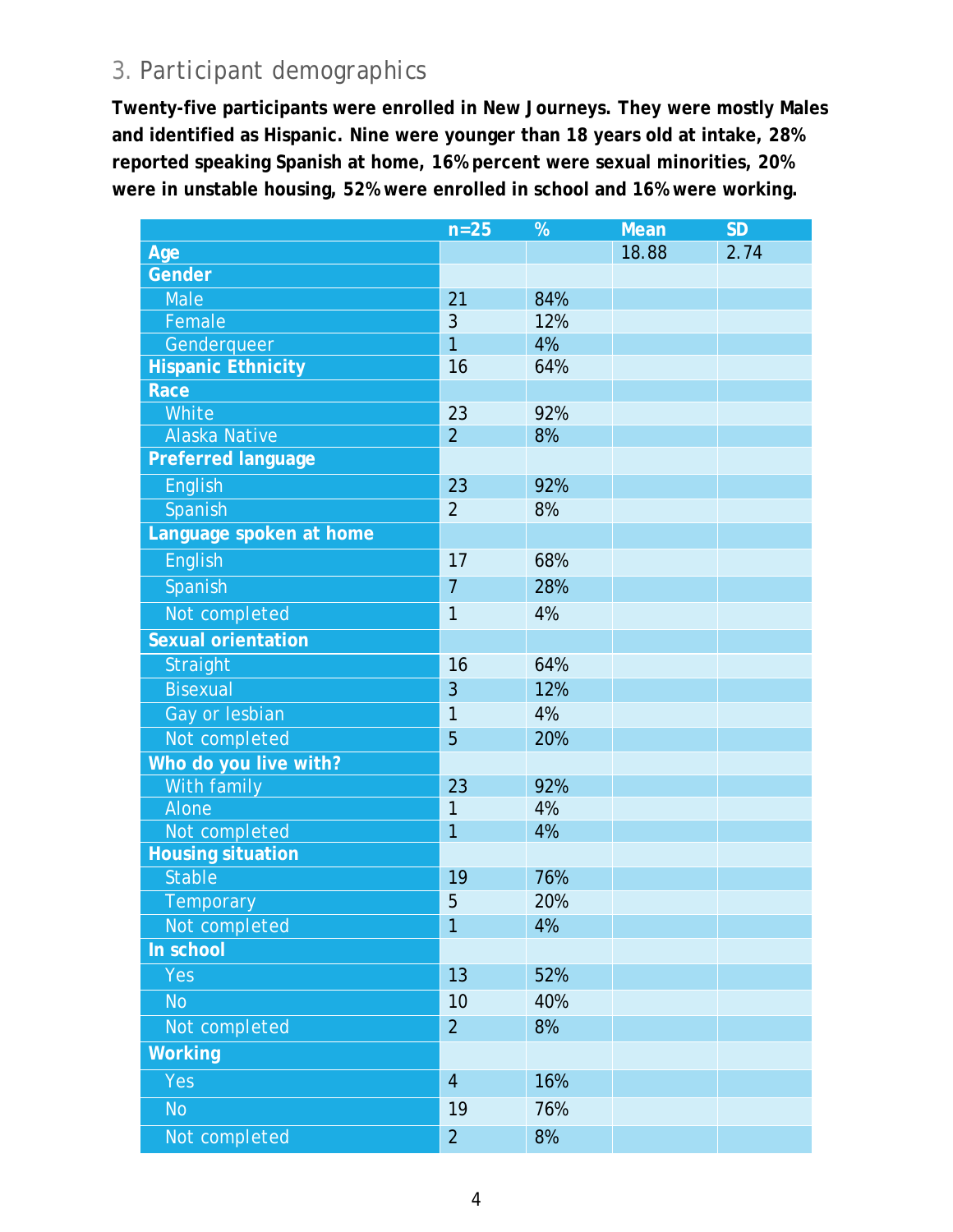#### *4. Mental Health History, Diagnosis, Referral Source, Insurance*

I. Participants averaged two to three previous psychiatric hospitalizations before enrolling in New Journeys and first interacted with the mental health system at an average age of 15. While most youth were involved in the mental health system before New Journeys, they had a relatively brief average duration of untreated psychosis of 11 months.

| <b>Mental health history</b>                      | n  | Mean  | <b>SD</b> |
|---------------------------------------------------|----|-------|-----------|
| Duration untreated psychosis (months)             | 22 | 11.09 | 7.61      |
| Age at first contact with mental health<br>system | 25 | 14.60 | 5.39      |
| Previous psychiatric hospitalizations             | 24 | 2.58  | 2.62      |

II. Forty percent of participants were diagnosed with Psychosis NOS at intake to New Journeys. Twenty percent had a primary diagnosis of a mood disorder.

| <b>Primary Diagnosis</b>   | $n=25$ | $\%$ |
|----------------------------|--------|------|
| <b>Psychosis NOS</b>       | 10     | 40%  |
| Schizophrenia              | 6      | 24%  |
| Schizoaffective            | 3      | 12%  |
| <b>Bipolar 1</b>           | 4      | 16%  |
| <b>Major Depression</b>    |        | 4%   |
| <b>Delusional Disorder</b> |        | 4%   |

#### III. Nearly three quarters of participants were referred from a mental health provider.

| <b>Referral Source</b>      | n  | %   |
|-----------------------------|----|-----|
| Mental health provider      | 18 | 72% |
| Family                      | 2  | 8%  |
| Medical provider            | 2  | 8%  |
| Juvenile rehabilitation     |    | 4%  |
| Parole officer              |    | 4%  |
| <b>Emergency department</b> |    | 4%  |

IV. Almost all participants were enrolled in Medicaid and only one participant had private insurance.

| <b>Primary Insurance</b> |    |     |
|--------------------------|----|-----|
| Medicaid                 | 24 | 96% |
| <b>Private</b>           |    | 4%  |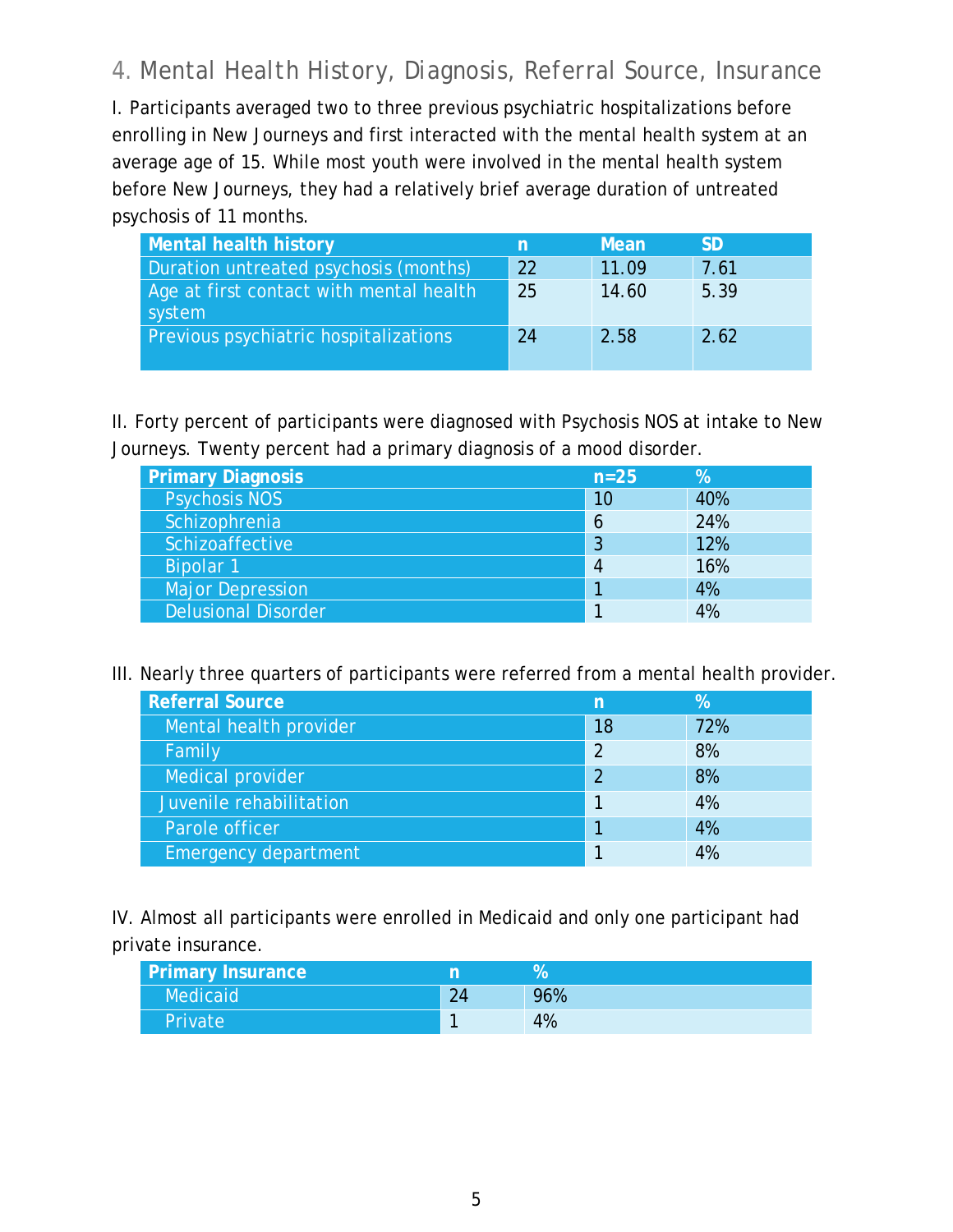*5. Clinical characteristics at the time of entry to New Journeys.* Clinical measure scores from each participant's first assessment were descriptively analyzed.

- I. **Psychotic experiences** in the last 30 days are measured by the Community Assessment of Psychiatric Experiences – Positive Scale (**CAPE-P15)**. The measure introduces a statement, for example, "In the past 30 days, have you felt as if there is a conspiracy against you?" and the participant answers from 0 to 3 ("never" to "nearly always"). A higher score indicates more frequent psychotic experiences. Possible scores range from 0 to 28.
- II. **Psychotic symptom severity** is rated by clinician in the Clinician Rated Dimensions of Psychosis Symptom Severity (**CDPSS)**. The measure lists symptoms, for example hallucinations and disorganized speech, and the clinician answers from 0 to 4 ("not present" to "present and severe"). A higher score indicates more severe psychotic symptoms. Possible scores range from 0 to 35.
- III. The **Healthy Days Core Module** gives a general sense of the participant's perception of their physical and mental health. When asked "During the past 30 days, for about how many days did poor physical or mental health keep you from doing your usual activities, such as self-care, work, or recreation?", four participants (16%) endorsed one or more days.
- IV. **Depression severity is assessed with the PHQ-9**, which examines the participant's recent depression symptoms.
- V. **Suicidality/self-harm:** Thirty three percent (7 out of 21) of participants endorsed having "thoughts that you would be better off dead or hurting yourself in some way" for at least several days in the past two weeks.
- VI. **Generalized anxiety in the participant was assessed by the GAD-7**. Forty three percent of participants assessed endorsed a severe level of anxiety.
- **VII. Alcohol, drug, and tobacco product use** in the last 30 days was assessed using the CRAFFT. In this time period, approximately **29% of participants used alcohol, 24% used marijuana, 48% smoked cigarettes, and 19% vaped.**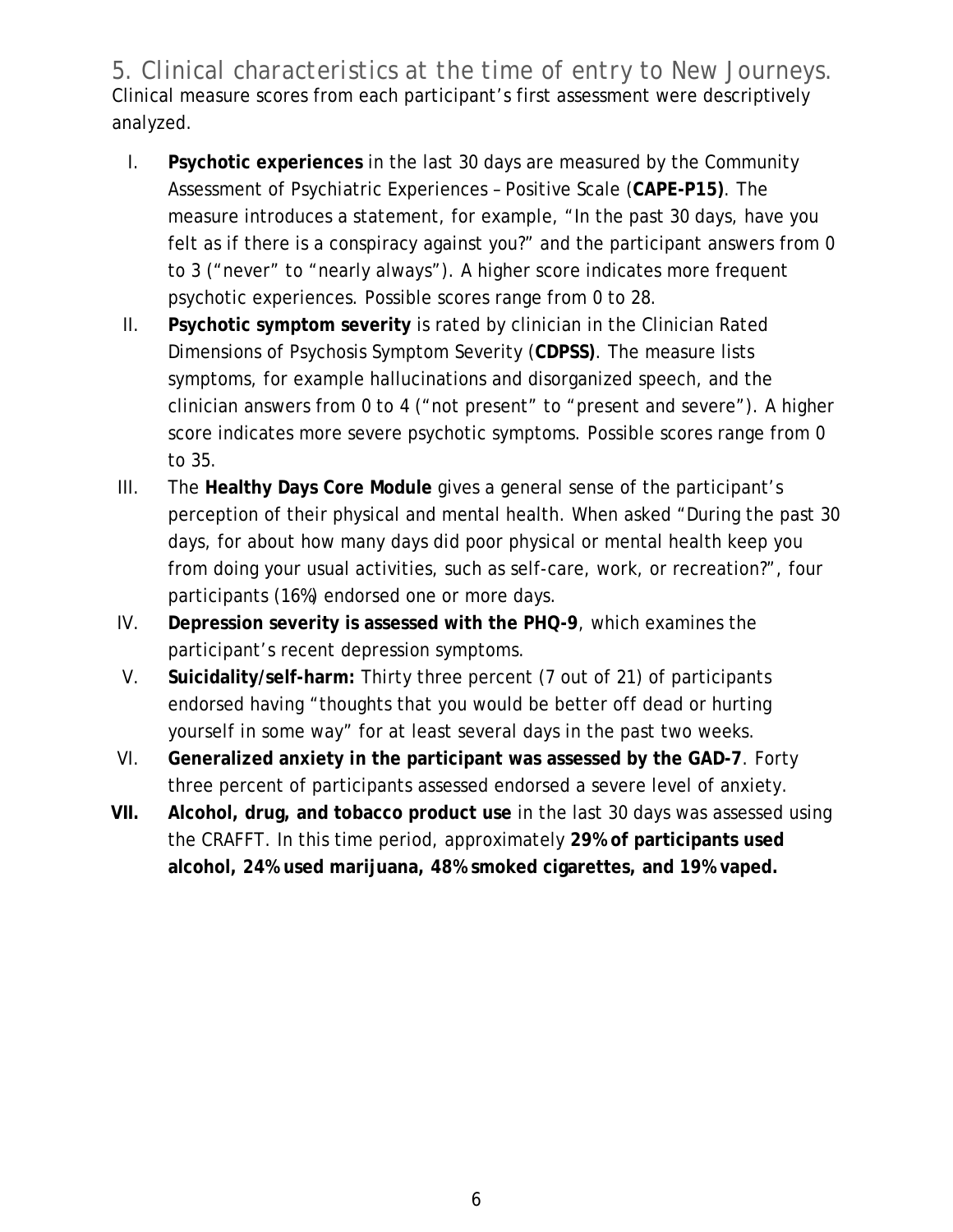| Clinical Characteristics at the time of entry to New Journeys |                |     |             |           |  |
|---------------------------------------------------------------|----------------|-----|-------------|-----------|--|
|                                                               | $\overline{n}$ | %   | <b>Mean</b> | <b>SD</b> |  |
| Psychotic experiences score                                   | 20             |     | 8.15        | 9.04      |  |
| <b>Psychotic symptom severity</b>                             | 21             |     | 10.67       | 4.69      |  |
| score                                                         |                |     |             |           |  |
| <b>Depression Severity</b>                                    |                |     |             |           |  |
| $(1)$ None                                                    | $\overline{4}$ | 19% |             |           |  |
| $(2)$ Mild                                                    | 9              | 43% |             |           |  |
| (3) Moderate                                                  | 5              | 24% |             |           |  |
| (4) Moderate-Severe                                           | 1              | 5%  |             |           |  |
| (5) Severe                                                    | $\overline{2}$ | 10% |             |           |  |
| <b>Total</b>                                                  | 21             |     | 2.43        | 1.16      |  |
| <b>Anxiety Severity</b>                                       |                |     |             |           |  |
| $(1)$ Mild                                                    | $\overline{4}$ | 19% |             |           |  |
| (2) Moderate                                                  | 8              | 38% |             |           |  |
| (3) Severe                                                    | 9              | 43% |             |           |  |
| <b>Total</b>                                                  | 21             |     | 2.24        | .77       |  |
| Alcohol, drug, & tobacco use                                  |                |     |             |           |  |
| last 30 days                                                  |                |     |             |           |  |
| <b>Used alcohol</b>                                           | 6              | 29% |             |           |  |
| Used marijuana                                                | 5              | 24% |             |           |  |
| Used other drugs                                              | 1              | 5%  |             |           |  |
| Smoked cigarettes                                             | 10             | 48% |             |           |  |
| Vaped                                                         | $\overline{4}$ | 19% |             |           |  |
| Used other tobacco                                            | 1              | 5%  |             |           |  |
| <b>Total</b>                                                  | 21             |     |             |           |  |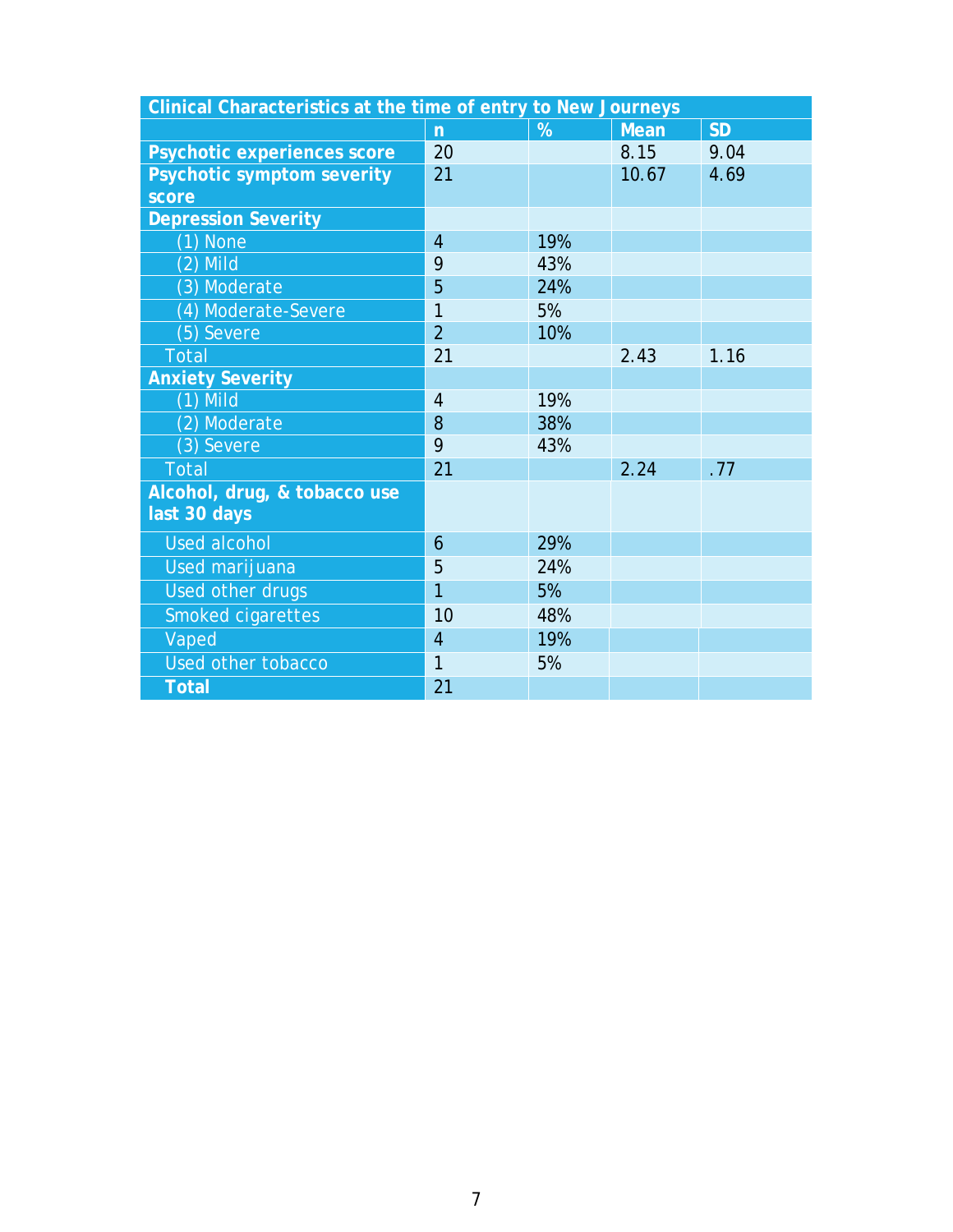### *5. Clinical outcomes over the first five months of New Journeys participation.*

Below are median outcome scores for all the monthly symptom outcome measures. We chose to report medians rather than means due to the small sample size and because outliers (youth with very high scores) resulted in artificially high mean scores. We also only report symptoms across the first five months of New Journeys participation because attrition was high after the first five months, resulting in a great deal of missing data after five months.

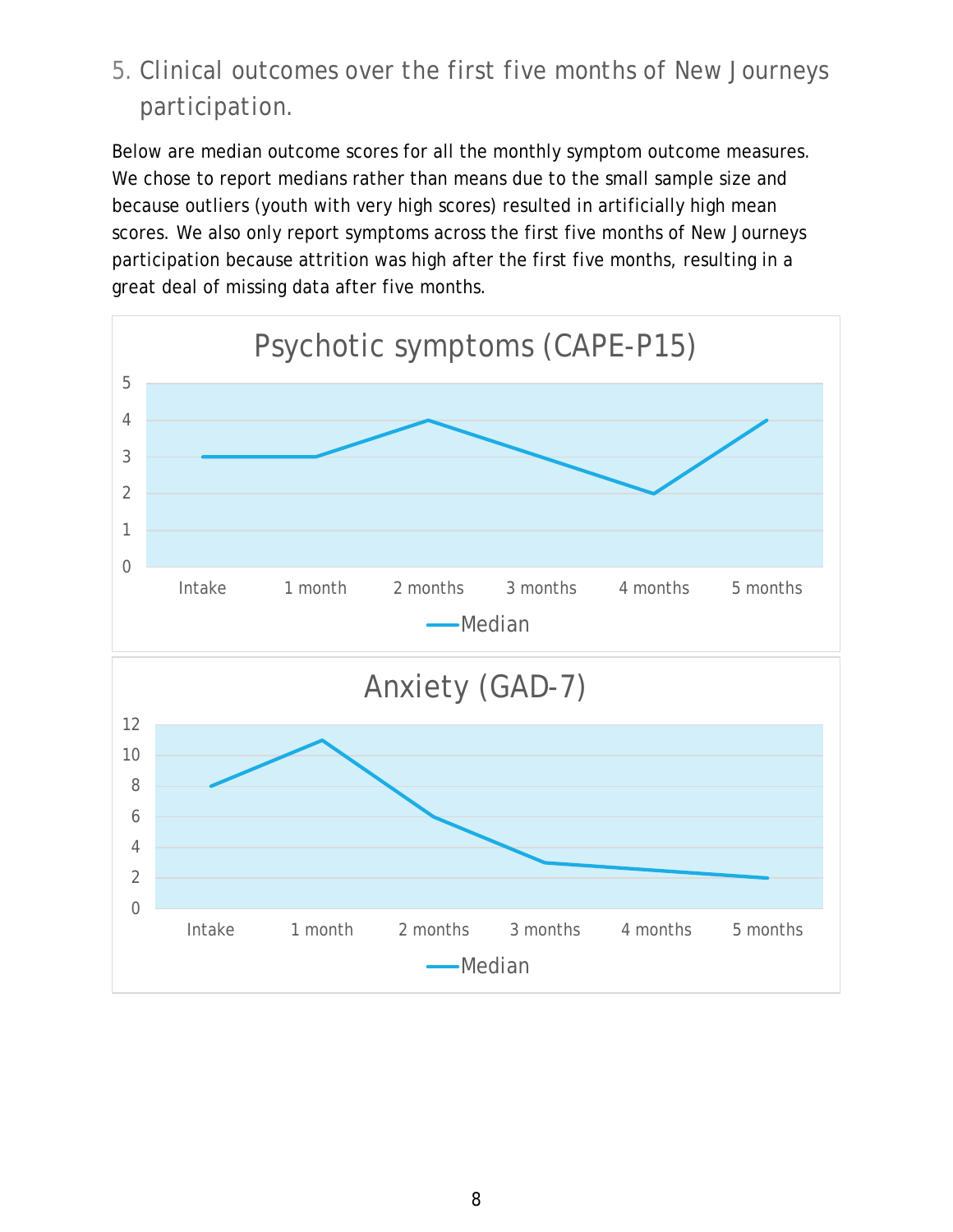

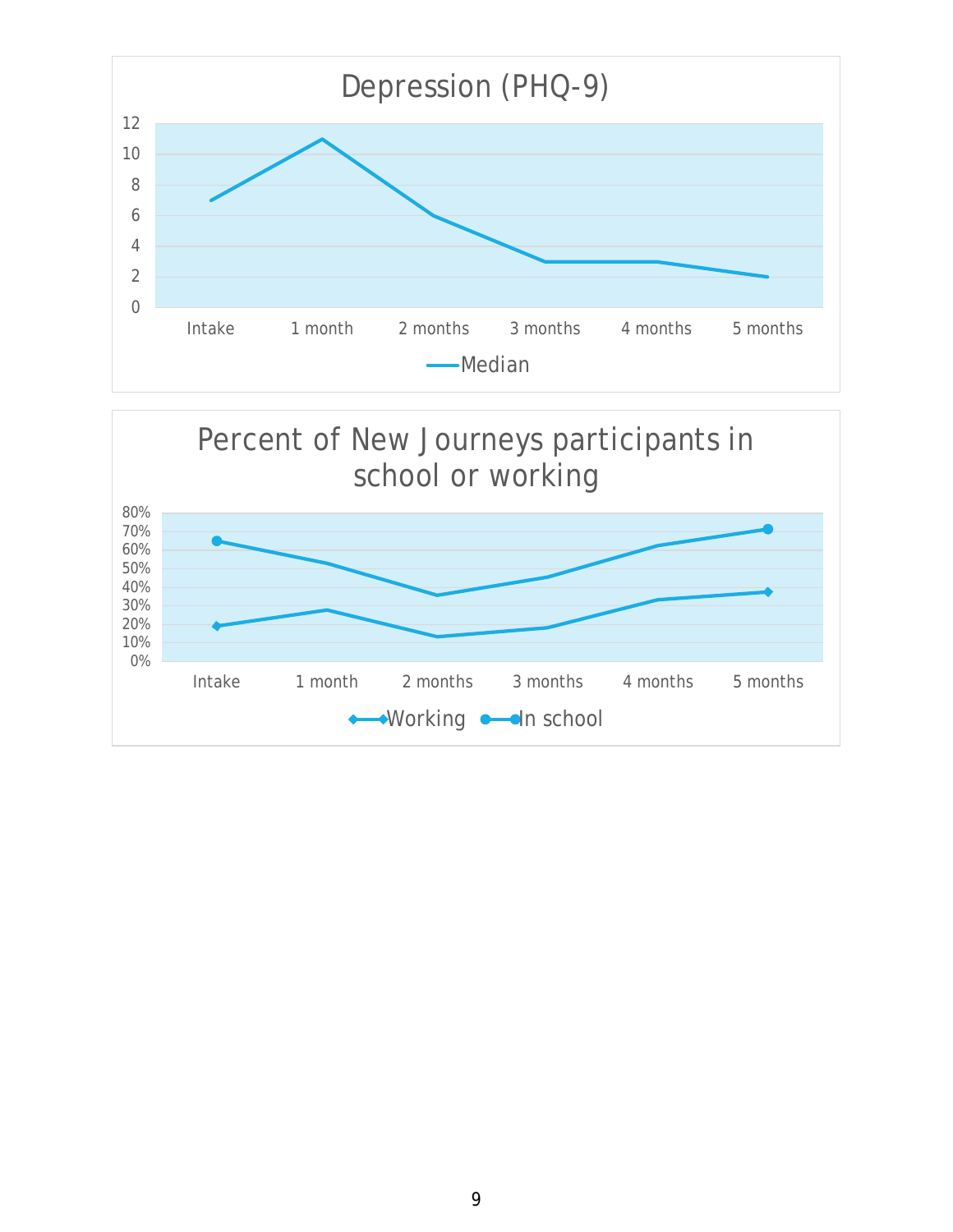#### *6. Service utilization*

Overall, attendance to New Journeys program components was high. Twenty-two participants attended at least one Individual Resiliency Training (IRT) session; 12 attended at least one Individual Placement and Support (IPS) session; and 16 attended at least one medication management session. While only one participant was scheduled for or attended any dedicated case management sessions, approximately 10% of IPS sessions involved case management. IRT was the most frequently scheduled service, with 78% of appointments attended. Although it was not required, 14% of participants attended family psychoeducation sessions. Outreach to participants and an increased number of case management sessions are potential areas for improvement.

|                                                                           | <b>Total</b><br>scheduled | <b>Total attended</b><br>(participant) | <b>Total attended</b><br>(family) |
|---------------------------------------------------------------------------|---------------------------|----------------------------------------|-----------------------------------|
| <b>Family psychoeducation</b>                                             | 74                        | 10 (14%)                               | 60 (81%)                          |
| <b>Individual Resiliency</b><br><b>Training</b>                           | 328                       | 256 (78%)                              |                                   |
| <b>Individual Placement and</b><br>Support/Supported<br><b>Employment</b> | 85                        | 77 (91%)                               |                                   |
| <b>Medication management</b>                                              | 91                        | 73 (80%)                               |                                   |
| Case management                                                           | 6                         | 6(100%)                                |                                   |
|                                                                           | <b>Total</b><br>attempted | <b>Total successful</b>                |                                   |
| Participant outreach via<br>phone/text                                    | 74                        | 41 (55%)                               |                                   |
| Participant outreach via<br>in person                                     | 28                        | 20 (71%)                               |                                   |
| Family outreach via<br>phone/text                                         | 40                        |                                        | 34 (85%)                          |
| Family outreach via in<br>person                                          | $\overline{4}$            |                                        | 4 (100%)                          |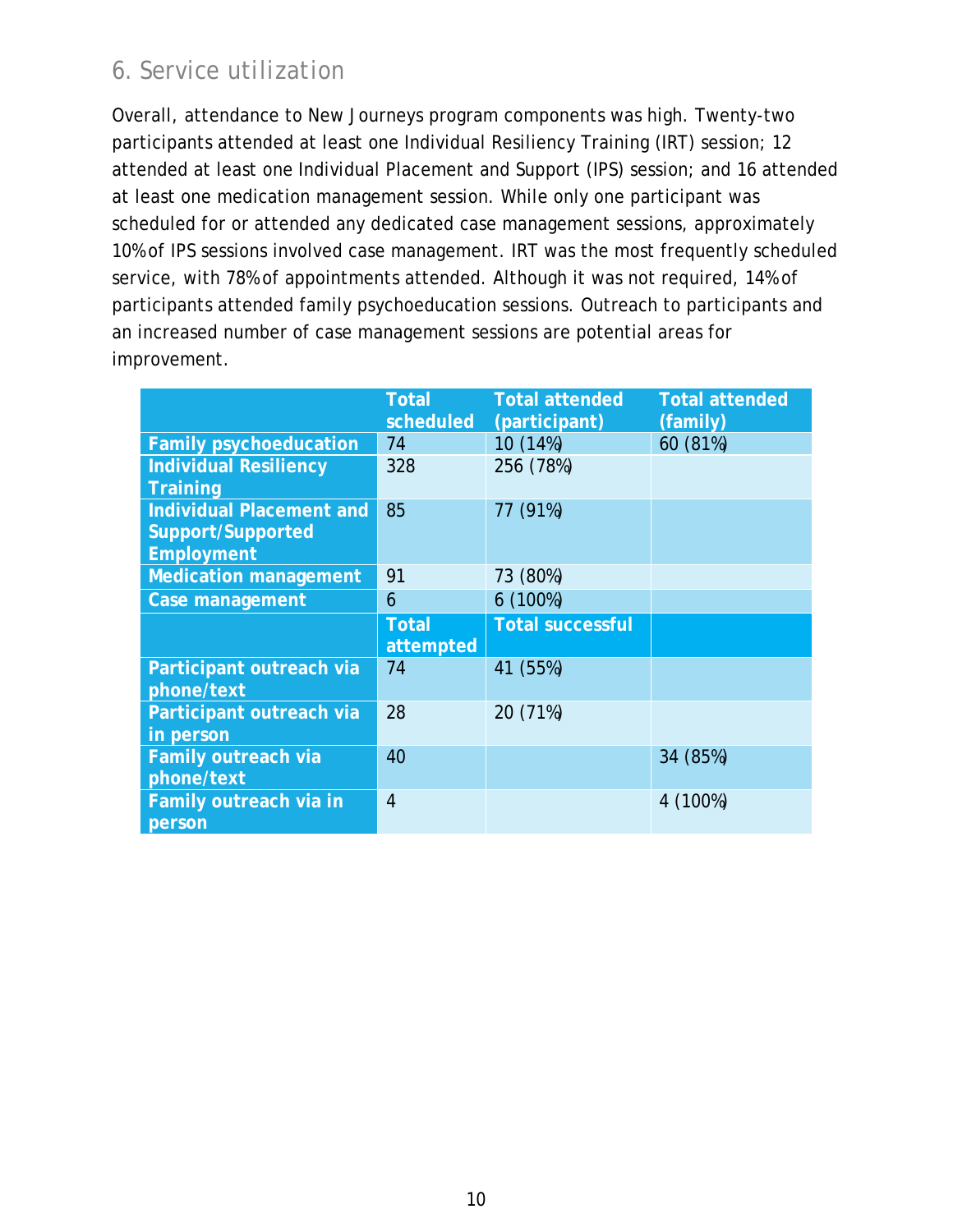### Qualitative Data Analysis

Seven core categories emerged across all data sources representing the experiences of participants, family members, clinicians, administrators and referrers during the pilot year of the New Journeys program in Yakima, WA.

1. Participants and family members consistently described the **New Journeys clinicians and knowledgeable**, and said the **program increased their understanding of psychosis**.

Participant: *I like how with New Journeys I have learned new vocabulary like resilience, I like what I have learned about resiliency and teaching me how to not have an episode. I have actually really already used what I have learned and it is really helping me a lot and I am looking forward to what else there is to learn…*

Family member: *Yes I can trust them. The biggest help has been learning the correct information about the illness and being able to understand what is happening.*

2. Clinicians found **engagement to be a difficult aspect of new admissions**, and some **participants felt that the New Journeys curriculum was not engaging**.

Participant: *It seems very, like everything is just a form, just a bunch of forms and its very methodical and kind of bureaucratic for therapy…we fill out a bunch of modules instead of actually talking and having a connection.*

Clinician: *Being able to make initial contact with the client, when they do connect they often no-show their first appointment.* 

3. Baseline and ongoing **functioning of participants is varied**, making it difficult to assess the feasibility of specific aspects of the program. The below quotes illustrate the diversity of goals among New Journeys participants.

Participant: *It's been a huge change, it was hard to be able to do eight hours at school, then work on art, clean my room and function pretty well. I never thought that would be possible again.*

Participant: *It's been a huge change, it was hard to be able to do eight hours at school, then work on art, clean my room and function pretty well. I never thought that would be possible again.*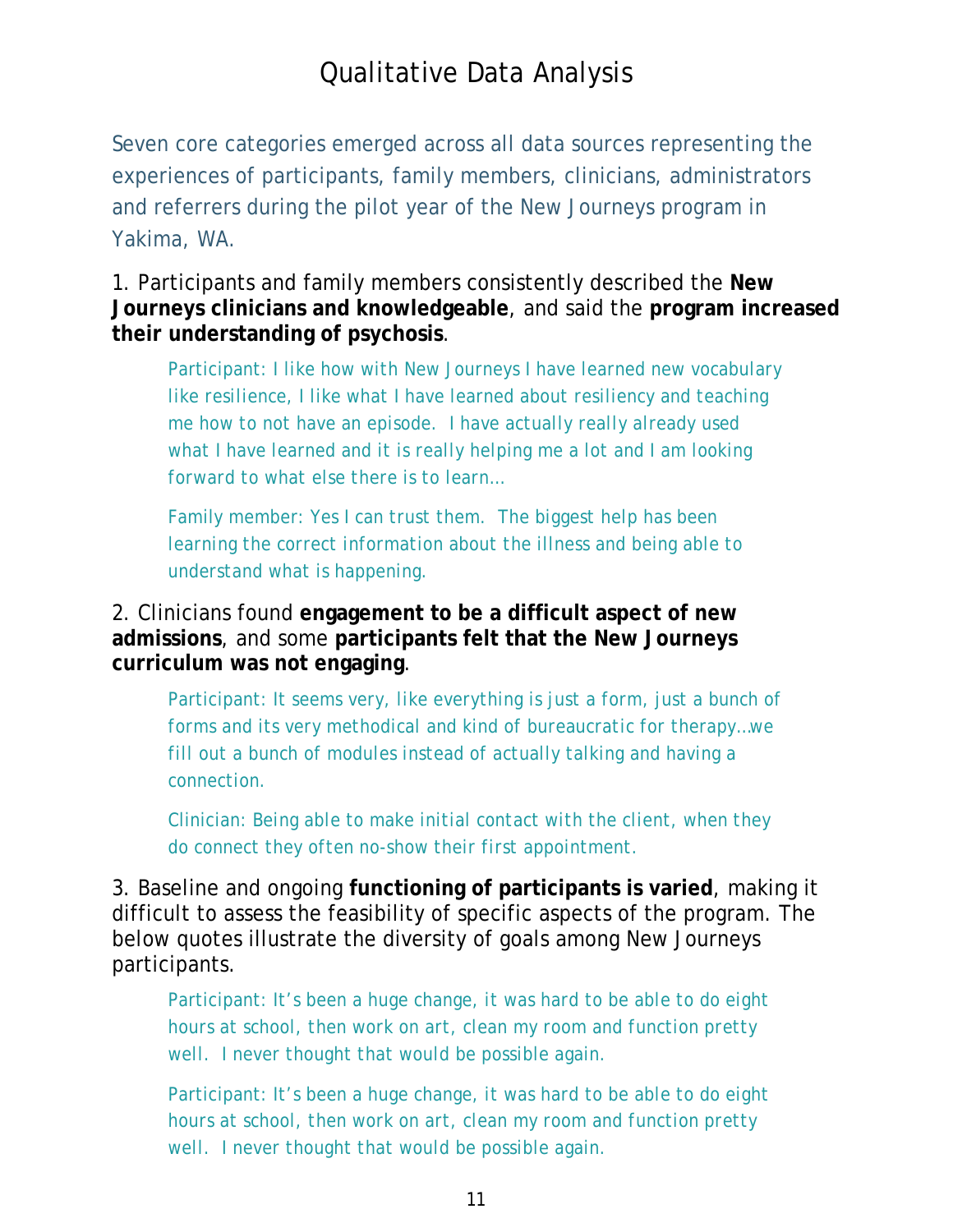Participant: *I got my SSI back. And I am still looking for a job so there's that. And I feel better, I don't feel like hurting people anymore because of the medicine.* 

Clinician: *A lot of people are getting better by appearance, communication, almost a year later some people have full-time jobs and relationships.* 

4. **Importance of supported employment & education services** for all clients with a focus on both timeliness and appropriate reimbursement.

Participant: *It has helped me to go to school…before that I had no idea that I could even go back to college. WE were so afraid of me going back to [school] because the stress will cause me to hallucinate of have other weird problems but because of the New Journeys program, I was able to manage that stress.*

Administrator: *We need more funding because Medicaid won't cover supported employment services…*

#### 5. **Positive regard for the New Journeys psychiatrist** but **issues with availability** when it comes to symptom issues.

Participant: *He is a lot better than my last doctor and he teaches me things instead of just handing me pills.*

Participant: *I don't necessarily like how I can't schedule very well with my psychiatrist, it has to be a certain time of day and I usually have to take time off work in order to accommodate.*

#### 6. **Need for more formal family support**.

Family member: *The help I would like is counseling for the whole family. The whole family is impacted and many of the stages hurt such as acceptance, understanding and knowing how to love the person that is sick. There are many episodes, and each one needs to be understood and we need to know what to do for each one. It's very hard.*

Administrator: *For many participants, involving family in family education is difficult, either because of family work conflicts with appointments/logistical issues, or the participant has some conflict with family or doesn't want them there. It is easier to start with IRT and ease into family education but most, especially at the beginning would seem to prefer IRT.*